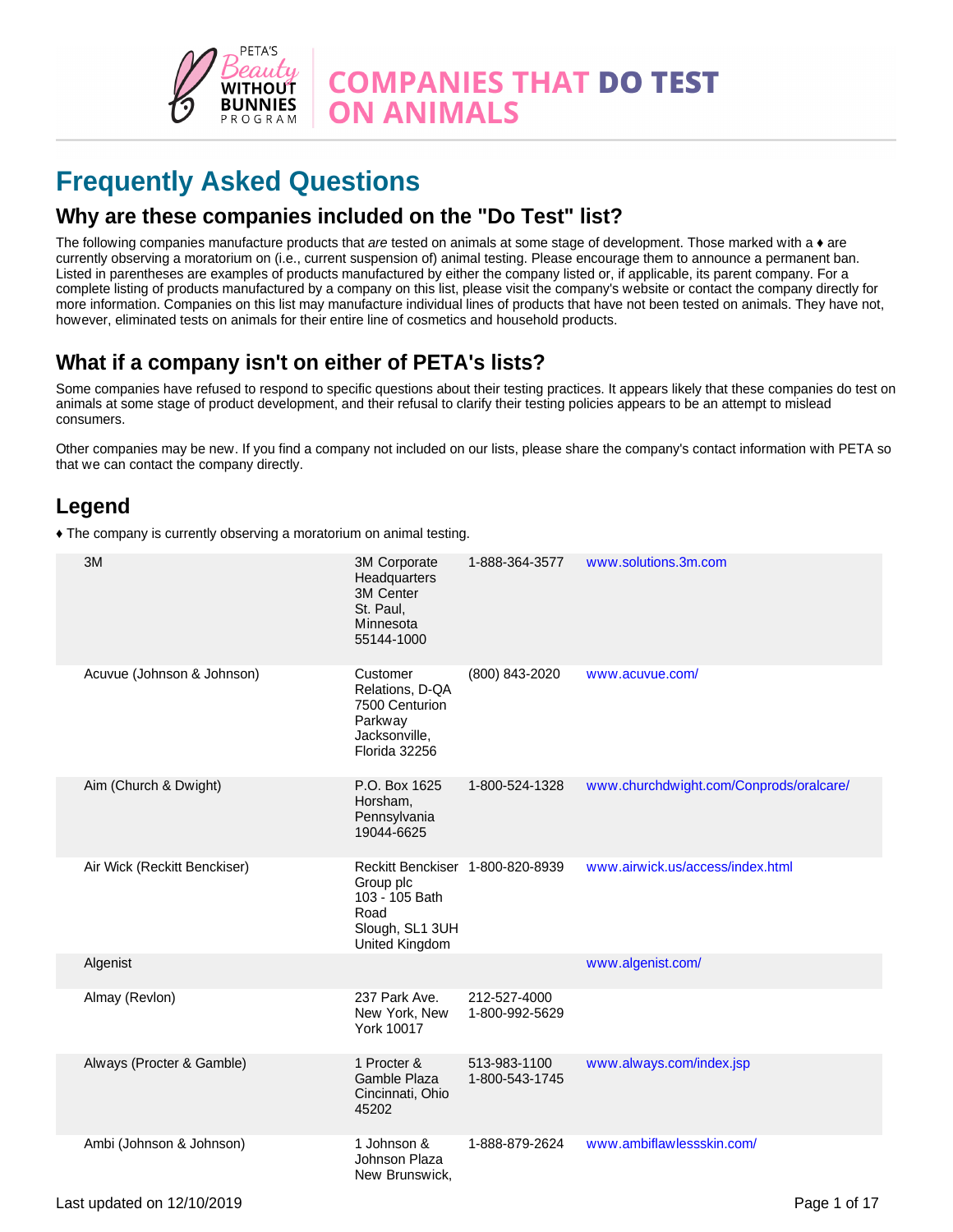|   | American Beauty (Estee Lauder)          | 767 Fifth Ave.<br>New York, New<br><b>York 10153</b>                                 | 1-866-352-8337                 |                           |
|---|-----------------------------------------|--------------------------------------------------------------------------------------|--------------------------------|---------------------------|
|   | Anna Sui                                |                                                                                      |                                | www.annasui.com/en/#/home |
|   | Aqua di Parma                           |                                                                                      |                                | www.acquadiparma.com/en/  |
|   | Aquafresh (GlaxoSmithKline)             |                                                                                      | 1-800-897-7535                 | www.aquafresh.com/        |
|   | Aramis (Estee Lauder)                   | 767 Fifth Ave.<br>New York, New<br><b>York 10153</b>                                 | 212-572-3700                   |                           |
|   | Arm & Hammer (Church & Dwight)          | P.O. Box 1625<br>Horsham,<br>Pennsylvania<br>19044-6625                              | 1-800-524-1328                 | www.armhammer.com         |
|   | Arrid (Church & Dwight)                 | P.O. Box 1625<br>Horsham,<br>Pennsylvania<br>19044-6625                              | 1-800-524-1328                 | www.arrid.com/            |
|   | Atelier Cologne                         |                                                                                      |                                | www.ateliercologne.com/   |
|   | Aveeno (Johnson & Johnson)              | 1 Johnson &<br>Johnson Plaza<br>New Brunswick,<br>New Jersey 08933                   | 732-524-0400                   | www.aveeno.com/           |
|   | Avon Products, Inc.                     | 1345 Ave. of the<br>Americas<br>New York, New<br>York 10105                          | 212-282-5000<br>1-800-367-2866 | www.avon.com              |
|   | Bain de Soleil (Bayer)                  | New Jersey                                                                           | 201-822-7000<br>1-800-842-4090 | www.baindesoleil.com/     |
|   | Balenciaga                              |                                                                                      |                                | www.balenciaga.com/us     |
|   | Band-Aid (Johnson & Johnson)            | 1 Johnson &<br>Johnson Plaza<br>New Brunswick,<br>New Jersey 08933                   | 1-866-565-2873                 | www.bandaid.com/index.jsp |
|   | Bausch + Lomb (Valeant Pharmaceuticals) |                                                                                      | 1-800-553-5340                 | www.bausch.com/           |
|   | Beiersdorf                              | <b>Wilton Corporate</b><br>Center<br>187 Danbury Rd.<br>Wilton,<br>Connecticut 06897 | 203-563-5800                   | www.beiersdorf.com        |
|   | <b>Benefit Cosmetics</b>                | 685 Market St.,<br>7th Fl.<br>San Francisco,<br>California 94105                     | 415-781-8153<br>1-800-781-2336 | www.benefitcosmetics.com  |
|   | BENGAY (Johnson & Johnson)              |                                                                                      | 1-800-223-0182                 | www.bengay.com/           |
| ٠ | <b>Bic Corporation</b>                  | One Bic Way, Ste. 203-783-2000<br>Shelton,<br>Connecticut 06484                      |                                | www.bicworld.com          |
|   | Biotene (GlaxoSmithKline)               |                                                                                      | 1-800-922-5856                 | www.biotene.com/          |

## Last updated on 12/10/2019 **Page 2 of 17**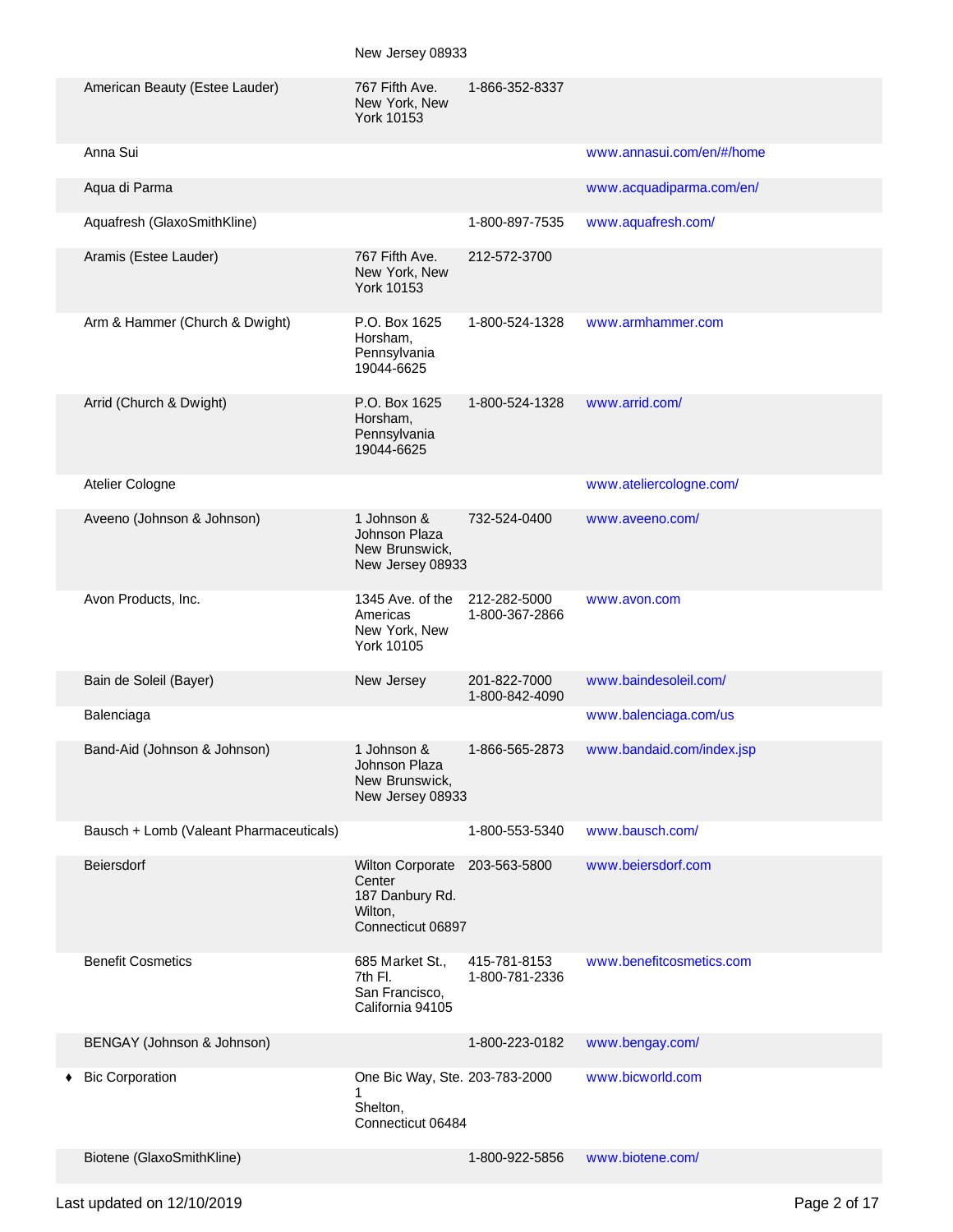Biotherm

|                                                   |                                                                                                              |                                | h                                    |
|---------------------------------------------------|--------------------------------------------------------------------------------------------------------------|--------------------------------|--------------------------------------|
| Biotherm (L'Oreal)                                | 575 Fifth Ave.<br>New York, New<br><b>York 10017</b>                                                         | 212-818-1500                   | www.biotherm.com/index.htm           |
| <b>Blue Buffalo</b>                               | P.O. Box 770<br>Wilton,<br>Connecticut 06897                                                                 | 1-800-919-2833                 | www.bluebuffalo.com/                 |
| Bobbi Brown (Estee Lauder)                        | 767 Fifth Ave.<br>New York, New<br>York 10153                                                                | 212-572-4200                   | www.bobbibrown.com                   |
| <b>Boscia</b>                                     | 1811 Kaiser Ave.<br>Irvine, California<br>92614                                                              | 949-476-8167<br>1-888-635-8884 | www.boscia.net                       |
| Bounce (Procter & Gamble)                         |                                                                                                              | 1-800-526-8623                 | www.bouncefresh.com/                 |
| Bounty (Procter & Gamble)                         |                                                                                                              | 1-800-686-7143                 | www.bountytowels.com/                |
| Braun (Procter & Gamble)                          | 1 Procter &<br>Gamble Plaza<br>Cincinnati, Ohio<br>45202                                                     | 1-800-272-8611                 | www.braun.com/us/home.html           |
| Breathe Right (GlaxoSmithKline)                   |                                                                                                              | 1-800-858-6673                 | www.breatheright.com/                |
| <b>Burberry</b>                                   | 18-22 Haymarket<br>London, SW1Y<br>4DQ.                                                                      |                                | www.burberry.com                     |
| <b>BVLGARI</b> parfums                            | 00186 Roma (RM)<br>lungoterre Marzio,<br>11                                                                  |                                | www.bulgari.com/en-us                |
| Cacharel (L'Oreal)                                | 575 Fifth Ave.<br>New York, New<br><b>York 10017</b>                                                         | 212-818-1500                   | www.cacharel.com/index.aspx#         |
| Calgon Water Softener (Reckitt Benckiser)         | Reckitt Benckiser 1-800-228-4722<br>Group plc<br>103 - 105 Bath<br>Road<br>Slough, SL1 3UH<br>United Kingdom |                                | www.calgon.co.uk/                    |
| <b>Calvin Klein Cosmetics</b>                     | 22067 Ferrero<br>Pkwy.<br>City of Industry,<br>California 91789                                              |                                | www.calvinklein.com/shop/en/ck       |
| Caudalie USA, Inc.                                | 307 East 53rd<br>Street, Suite 600<br>New York, New<br>York 10022                                            | 1-866-826-1615                 | www.caudalie-usa.com                 |
| Chapstick (Pfizer)                                | P.O. Box 26609<br>Richmond, Virginia<br>23261                                                                | 1-800-322-3129                 | www.chapstick.com/                   |
| Cheer (Procter & Gamble)                          |                                                                                                              | 1-800-632-4337                 | www.cheer.com/                       |
| Chloe                                             |                                                                                                              |                                | www.chloe.com/en/                    |
| Christina Aguilera Perfumes (Procter &<br>Gamble) | 1 Procter &<br>Gamble Plaza<br>Cincinnati, Ohio<br>45202                                                     | 513-983-1100<br>1-800-543-1745 | www.christina-aguilera-perfumes.com/ |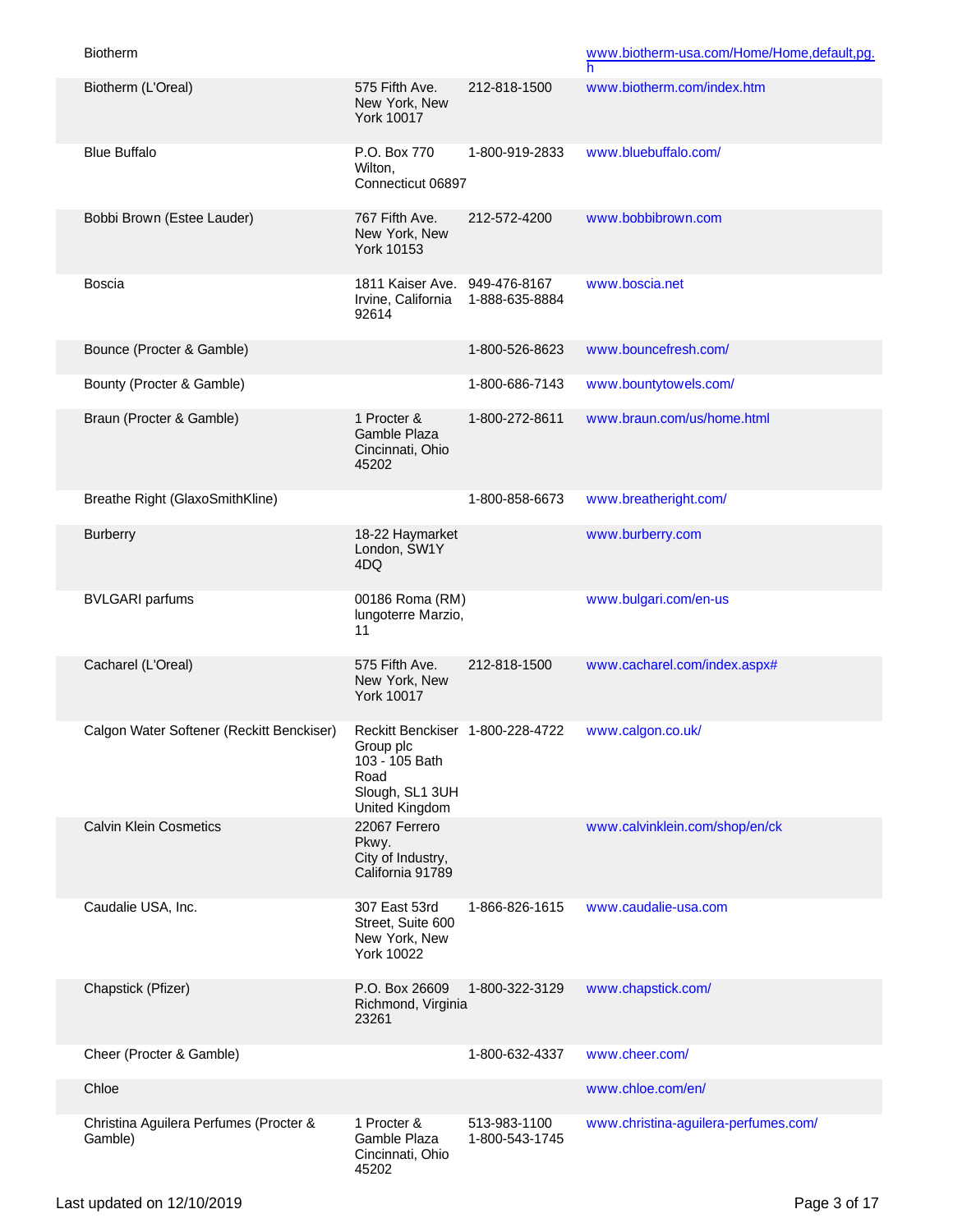| Church & Dwight (Arm & Hammer)    | P.O. Box 1625<br>Horsham,<br>Pennsylvania<br>19044-6625                                                             | 1-800-524-1328                 | www.churchdwight.com                        |
|-----------------------------------|---------------------------------------------------------------------------------------------------------------------|--------------------------------|---------------------------------------------|
| Citre Shine (Henkel)              | California                                                                                                          | 1-800-424-5458                 | www.henkelna.com/shampoo-conditioner-1588.h |
| Clairol (Coty)                    | 1 Blachley Rd.<br>Stamford,<br>Connecticut 06922                                                                    | 1-800-252-4765                 | www.clairol.com                             |
| <b>Clarins of Paris</b>           | 110 E. 59th St.,<br>35th Fl.<br>New York, New<br>York 10022                                                         | 212-980-1800                   | www.clarins.com                             |
| Clarisonic                        |                                                                                                                     |                                | www.clarisonic.com/                         |
| Clean & Clear (Johnson & Johnson) | 1 Johnson &<br>Johnson Plaza<br>New Brunswick,<br>New Jersey 08933                                                  | 732-524-0400                   | www.cleanandclear.com/                      |
| Clearasil (Reckitt Benckiser)     | Reckitt Benckiser 1-800-228-4722<br>Group plc<br>103 - 105 Bath<br>Road<br>Slough, SL1 3UH<br><b>United Kingdom</b> |                                | www.clearasil.us/                           |
| Clinique (Estee Lauder)           | 767 Fifth Ave.<br>New York, New<br>York 10153                                                                       | 212-572-3800                   | www.clinique.com                            |
| Clorox                            | 1221 Broadway<br>Oakland,<br>California 94612                                                                       | 510-271-7000<br>1-800-227-1860 | www.clorox.com                              |
| Close-up (Church & Dwight)        | P.O. Box 1625<br>Horsham,<br>Pennsylvania<br>19044-6625                                                             | 1-800-524-1328                 | www.churchdwight.com                        |
| Collistar                         |                                                                                                                     |                                | www.collistar.com/roe/                      |
| Comet (Procter & Gamble)          |                                                                                                                     | 1-800-926-9441                 | www.cometcleanser.com/                      |
| Command (3M)                      |                                                                                                                     | 1-800-934-7355                 | www.command.com                             |
| <b>Condense Paris</b>             |                                                                                                                     |                                | www.condense-paris.com/?langue=3            |
| Coppertone (Bayer)                | New Jersey                                                                                                          | 201-822-7000<br>1-800-842-4090 | www.coppertone.com/coppertone/index.jsp     |
| Coty Inc.                         | 406 American Rd. 1-800-715-4023<br>Morris Plains,<br>New Jersey 07950                                               |                                | www.coty.com                                |
| Crest (Procter & Gamble)          | 1 Procter &<br>Gamble Plaza<br>Cincinnati, Ohio<br>45202                                                            | 513-983-1100<br>1-800-543-1745 | www.crest.com/home/index.jsp                |
| Davidoff                          |                                                                                                                     |                                | www.zinodavidoff.com/fragrances/            |
| Dawn (Procter & Gamble)           |                                                                                                                     | 1-800-725-3296                 | www.dawn-dish.com/us/dawn/                  |
| Dial (Henkel)                     | 15101 N.<br>Scottsdale Rd.,<br>Ste. 5028                                                                            | 1-800-528-0849                 | www.dialsoap.com                            |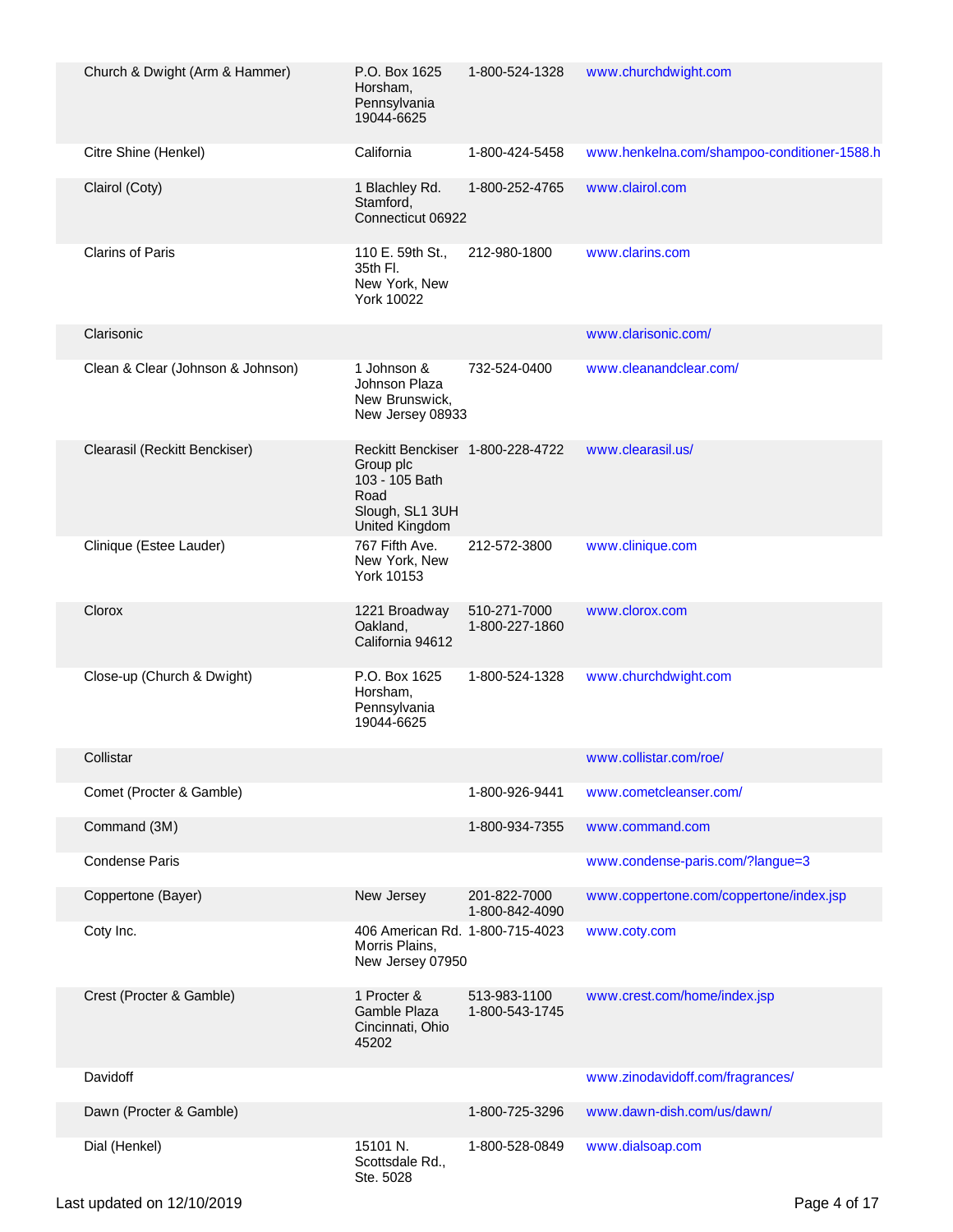Scottsdale, Arizona 85254-2199

| <b>Diesel</b>                         |                                                                                  |                                | shop.diesel.com/                            |
|---------------------------------------|----------------------------------------------------------------------------------|--------------------------------|---------------------------------------------|
| Dior                                  |                                                                                  |                                | www.dior.com/beauty/en_us/fragrance-and-bea |
| DOLCE & GABBANA (Coty)                | 148 Lafayette<br><b>Street</b><br>New York, New<br>York 10013                    | 212-750-0055                   |                                             |
| Donna Karan (Estee Lauder)            | 767 Fifth Ave.<br>New York, New<br>York 10153                                    | 212-572-4200                   | www.donnakaran.com                          |
| Downy (Procter & Gamble)              | 1 Procter &<br>Gamble Plaza<br>Cincinnati, Ohio<br>45202                         | 513-983-1100<br>1-800-543-1745 | www.downy.com/                              |
| Dr. Brandt's Skincare                 | 550 Billmore Way, 1-8002341066<br>Ste. 870<br>Coral Gabels,<br>Florida 33134     |                                | drbrandtskincare.com                        |
| Dr. Jart                              |                                                                                  |                                | us.drjart.com/                              |
| Dr. Scholl's (Bayer)                  |                                                                                  | 1-866-360-3226                 | www.drscholls.com/                          |
| Drano (S.C. Johnson)                  | 1525 Howe St.<br>Racine, Wisconsin 1-800-494-4855<br>53403                       | 414-260-2000                   | www.drano.com/                              |
| Dry Idea (Henkel)                     | 15101 N.<br>Scottsdale Rd.,<br>Ste. 5028<br>Scottsdale,<br>Arizona<br>85254-2199 | 1-800-258-3425                 | www.dryidea.com/dryidea                     |
| <b>DTRT</b>                           |                                                                                  |                                | dtrtmen.com/                                |
| Dunhill Fragrances (Procter & Gamble) | 1 Procter &<br>Gamble Plaza<br>Cincinnati, Ohio<br>45202                         | 513-983-1100<br>1-800-543-1745 | www.dunhillfragrances.com/en/index.htm      |
| Durex (Reckitt Benckiser)             |                                                                                  |                                | www.durexusa.com/                           |
| Easy-Off (Reckitt Benckiser)          | 1655 Valley Rd.<br>Wayne, New<br>Jersey<br>07474-0943                            | 973-633-3600<br>1-800-232-9665 | www.easyoff.us/                             |
| <b>Eisenberg Paris</b>                |                                                                                  |                                | www.eisenberg.com/                          |
| Elie Saab                             |                                                                                  |                                | www.eliesaab.com/en/le-parfum/line/1        |
| Elizabeth Arden                       | 14100 NW 60th<br>Ave.<br>Miami Lakes,<br>Florida 33014                           | 954-364-6900                   |                                             |
| ELLEgirl                              |                                                                                  |                                | www.ellegirl.net/                           |
| Era (Procter & Gamble)                |                                                                                  | (800) 388-4372                 | www.eradetergent.com/                       |

Last updated on 12/10/2019 **Page 5 of 17**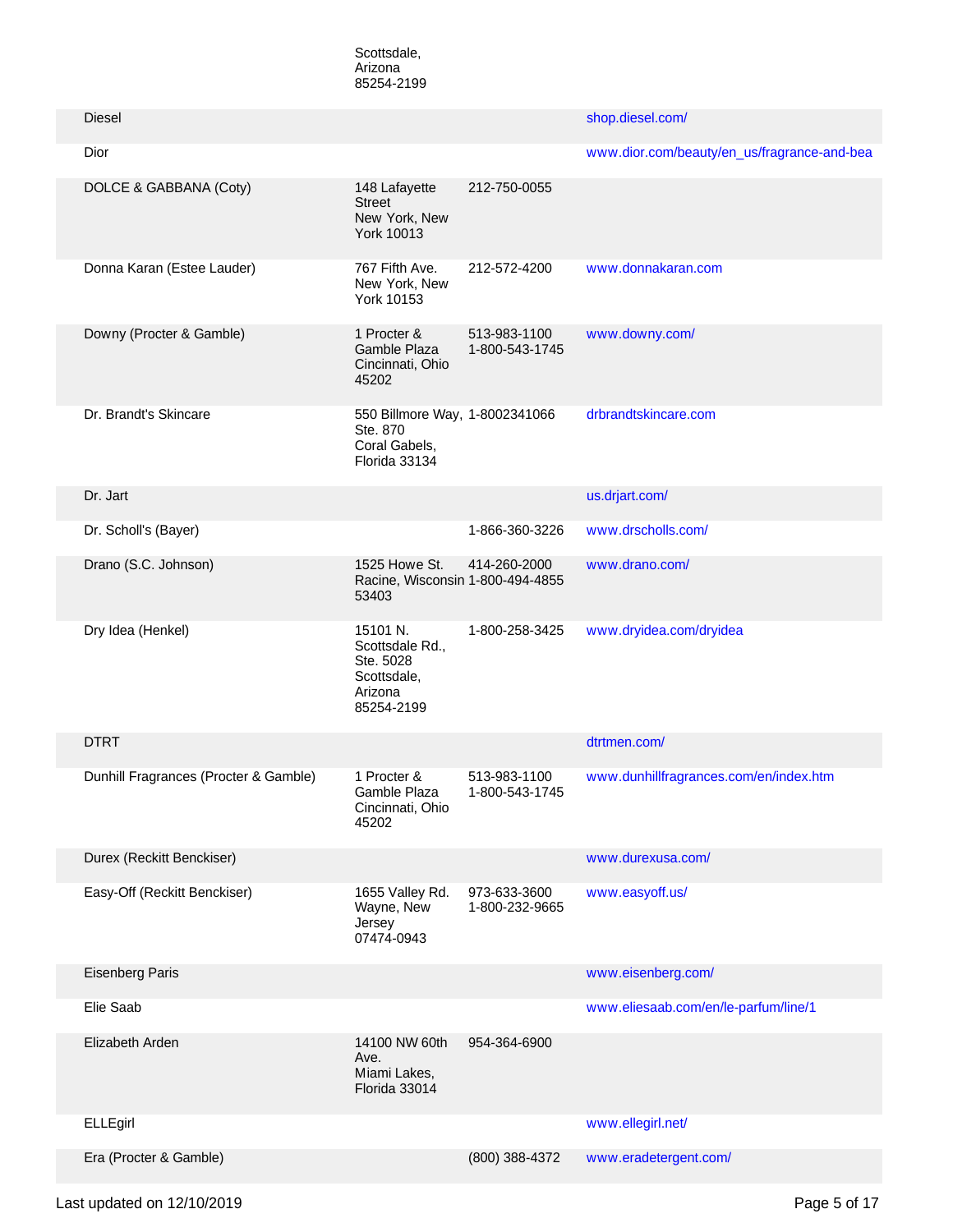| Escada Fragrances (Coty)       | 1 Procter &<br>Gamble Plaza<br>Cincinnati, Ohio<br>45202                                                     | 513-983-1100<br>1-800-543-1745 | www.escada-fragrances.com/         |
|--------------------------------|--------------------------------------------------------------------------------------------------------------|--------------------------------|------------------------------------|
| Estée Lauder                   | 767 Fifth Ave.<br>New York, New<br>York 10153                                                                | 212-572-4200<br>1-888-378-3359 | www.esteelauder.com                |
| Ever Clean (Clorox)            | 1221 Broadway<br>Oakland,<br>California 94612                                                                | (510) 271-7000                 | www.everclean.com/                 |
| Fantastik (S.C. Johnson)       | 1525 Howe St.<br>Racine, Wisconsin 1-800-494-4855<br>53403                                                   | 414-260-2000                   | www.fantastik.com/                 |
| Febreze (Procter & Gamble)     | 1 Procter &<br>Gamble Plaza<br>Cincinnati, Ohio<br>45202                                                     | 513-983-1100<br>1-800-543-1745 | www.febreze.com/en_US/home.do      |
| Fendi                          |                                                                                                              |                                | www.fendi.com/us/                  |
| Finish (Reckitt Benckiser)     | Reckitt Benckiser 1-800-228-4722<br>Group plc<br>103 - 105 Bath<br>Road<br>Slough, SL1 3UH<br>United Kingdom |                                | www.finishdishwashing.com/         |
| Fixodent (Procter & Gamble)    |                                                                                                              |                                | www.dentureliving.com/             |
| For Beloved One                |                                                                                                              |                                | www.forbelovedone.com/?lang=en     |
| Formula 409 (Clorox)           | 1221 Broadway<br>Oakland,<br>California 94612                                                                | 1-800-227-1860                 | www.formula409.com/                |
| Fresh Step (Clorox)            | 1221 Broadway<br>Oakland,<br>California 94612                                                                | 510-271-7000<br>1-800-227-1860 | www.freshstep.com/                 |
| göt2b (Henkel)                 | California                                                                                                   | 1-800-424-5458                 | www.got2b.us/got2b/us/en/home.html |
| Gain (Procter & Gamble)        |                                                                                                              | (800) 888-4246                 | www.ilovegain.com/                 |
| Garnier (L'Oreal)              | 575 Fifth Ave.<br>New York, New<br>York 10017                                                                | 212-818-1500                   | www.garnier.com/index2.aspx        |
| Gatineau (Revlon)              |                                                                                                              |                                |                                    |
| Gillette Co.(Procter & Gamble) | 1 Procter &<br>Gamble Plaza<br>Cincinnati, Ohio<br>45202                                                     | 513-983-1100<br>1-800-543-1745 | www.gillette.com                   |
| Giorgio Armani (L'Oreal)       | 575 Fifth Ave.<br>New York, New<br><b>York 10017</b>                                                         | 212-818-1500                   | www.giorgioarmanibeauty-usa.com    |
| Givenchy Inc.                  | New York                                                                                                     |                                | www.givenchy.com                   |
| Glad (Clorox)                  | 1221 Broadway<br>Oakland,<br>California 94612                                                                | 510-271-7000<br>1-800-227-1860 | www.glad.com/                      |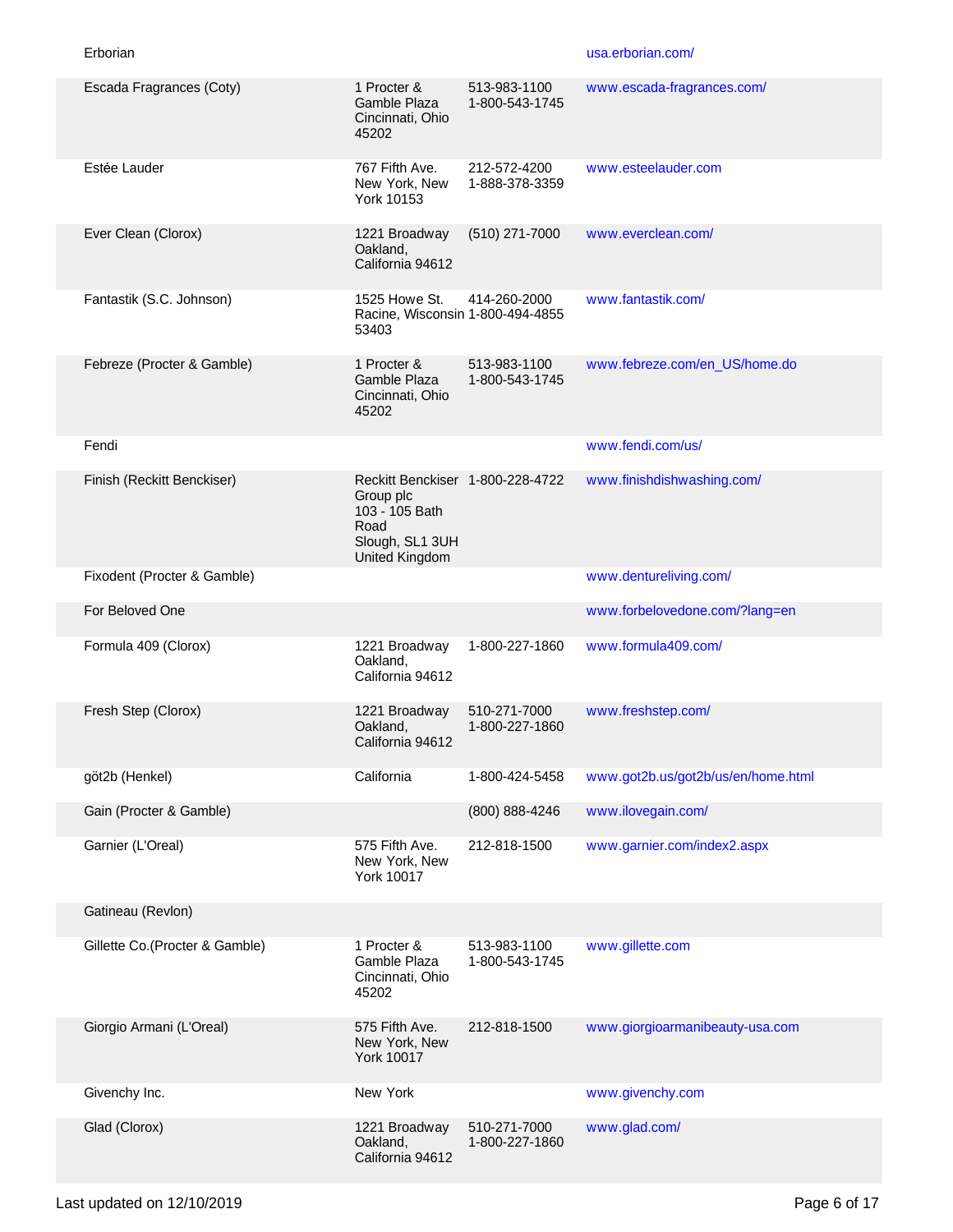| Glade (S.C. Johnson)                | 1525 Howe St.<br>Racine, Wisconsin 1-800-494-4855<br>53403         | 414-260-2000                   | www.glade.com                                           |
|-------------------------------------|--------------------------------------------------------------------|--------------------------------|---------------------------------------------------------|
| <b>GLAMGLOW</b>                     |                                                                    |                                | www.glamglowmud.com/                                    |
| Good Skin Labs (Estee Lauder)       | 767 Fifth Ave.<br>New York, New<br>York 10153                      | 1-866-352-8338                 | www.goodskindermcare.com                                |
| Grassroots (Estee Lauder)           | 767 Fifth Ave.<br>New York, New<br><b>York 10153</b>               | 1-866-680-1770                 | www.grassrootslife.com                                  |
| Green Works (Clorox)                | 1221 Broadway<br>Oakland,<br>California 94612                      | (510) 271-7000                 | www.greenworkscleaners.com/                             |
| Gucci Fragrances (Coty)             | 1 Procter &<br>Gamble Plaza<br>Cincinnati, Ohio<br>45202           | 513-983-1100<br>1-800-543-1745 | www.gucci.com/us/home                                   |
| Guerlain                            | 1045 Centennial<br>Ave.<br>Piscatauay, New<br>Jersey 08854         |                                |                                                         |
| Head & Shoulders (Procter & Gamble) | 1 Procter &<br>Gamble Plaza<br>Cincinnati, Ohio<br>45202           | 513-983-1100<br>1-800-543-1745 | www.headandshoulders.com/default.jsp                    |
| Helena Rubinstein (L'Oreal)         | 575 Fifth Ave.<br>New York, New<br><b>York 10017</b>               | 212-818-1500                   | www.helenarubinstein.com/_int/_en/#                     |
| Hoyu                                |                                                                    |                                | www.hoyu-usa.com/                                       |
| Hugo Boss (Coty)                    | 1 Procter &<br>Gamble Plaza<br>Cincinnati, Ohio<br>45202           |                                | +49 (0) 7123 94-0 www.hugoboss.com/us/en/collection.php |
| Institut Esthederm                  |                                                                    |                                | www.esthederm.com/en                                    |
| <b>Issey Miyake</b>                 |                                                                    |                                | www.isseymiyake.com/en/                                 |
| Ivory (Procter & Gamble)            | 1 Procter &<br>Gamble Plaza<br>Cincinnati, Ohio<br>45202           | 513-983-1100<br>1-800-543-1745 | www.ivory.com/                                          |
| J.F. Lazartigue                     | 764 Madison Ave. 212-288-2250<br>New York, New<br>York 10021       | 1-800-359-9345                 | www.jflazartigue.com/                                   |
| Jimmy Choo                          |                                                                    |                                | us.jimmychoo.com/en/feature-pages/fragrance             |
| Jo Malone (Estee Lauder)            | 767 Fifth Ave.<br>New York, New<br>York 10153                      | 1-866-305-4706                 | www.jomalone.com                                        |
| Johnson & Johnson                   | 1 Johnson &<br>Johnson Plaza<br>New Brunswick,<br>New Jersey 08933 | 732-524-0400                   | www.jnj.com                                             |
| Johnson's (Johnson & Johnson)       | 1 Johnson &                                                        | 1-866-565-2229                 | www.johnsonsbaby.com//                                  |

Last updated on 12/10/2019 **Page 7 of 17**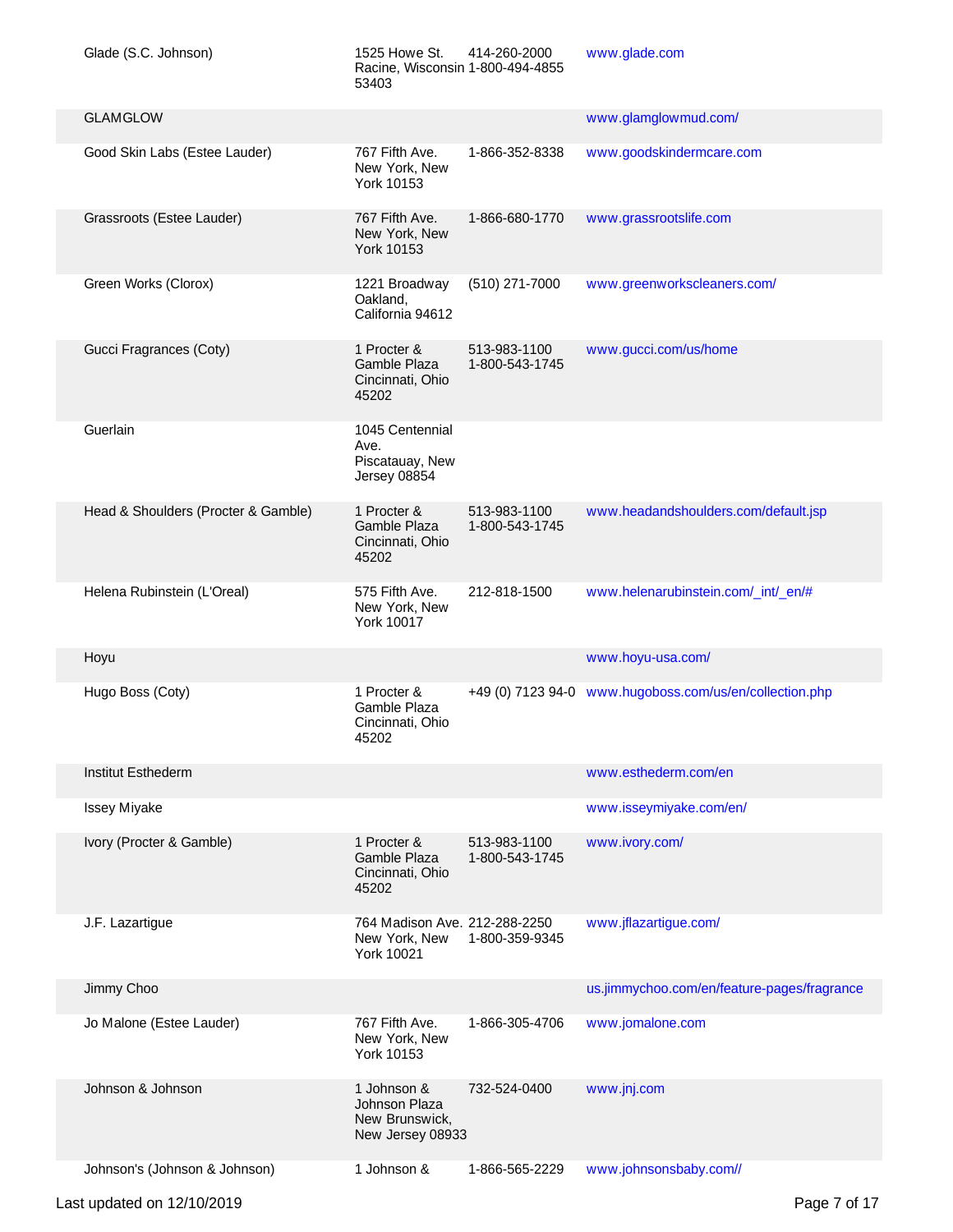|                                   | Johnson Plaza<br>New Brunswick,<br>New Jersey 08933                   |                                |                                                        |
|-----------------------------------|-----------------------------------------------------------------------|--------------------------------|--------------------------------------------------------|
| Joy (Procter & Gamble)            | 1 Procter &<br>Gamble Plaza<br>Cincinnati, Ohio<br>45202              | 513-983-1100<br>1-800-543-1745 | www.pg.com                                             |
| June Jacobs                       |                                                                       |                                | www.junejacobs.com/default.aspx                        |
| Jurlique Pure Skin Care           | One Bridge St.,<br>Ste. 42<br>Irvington, New<br>York 10533            | 212-803-8121<br>1-800-854-1110 | www.jurlique.com                                       |
| K.Y. (Johnson & Johnson)          | 1 Johnson &<br>Johnson Plaza<br>New Brunswick,<br>New Jersey 08933    | 1-877-592-7263                 | www.k-y.com/index_us.jsp#                              |
| Kaboom (Church & Dwight)          | P.O. Box 1625<br>Horsham,<br>Pennsylvania<br>19044-6625               | 1-800-524-1328                 | www.kaboomkaboom.com/index.m                           |
| Kao USA                           |                                                                       | 513-421-1400                   |                                                        |
| <b>Kenzo Parfums</b>              |                                                                       |                                | www.kenzoparfums.com/en                                |
| Kerastase (L'Oreal)               | L'Oreal USA<br>575 Fifth Avenue<br>New York, New<br><b>York 10017</b> | 1-877-254-9949                 | www.kerastase-usa.com/_en/_us/conso/home/h<br>$\Omega$ |
| Kiehl's (L'Oreal)                 |                                                                       | 1-800-543-4572                 | www.kiehls.com/                                        |
| Kose                              |                                                                       |                                | www.kose.co.jp/global/en/                              |
| L'Occitane                        |                                                                       |                                | usa.loccitane.com/                                     |
| L'Oreal USA                       | 575 Fifth Ave.<br>New York, New<br>York 10017                         | 212-818-1500                   | www.loreal.com                                         |
| L'Occitane                        | 10 E. 39th St.<br>New York, New<br>York 10016                         | 212-696-9098<br>646-284-9231   | www.loccitane.com                                      |
| La Mer (Estee Lauder)             | 767 Fifth Ave.<br>New York, New<br>York 10153                         | 1-866-850-9400                 | www.cremedelamer.com                                   |
| Lab Series for Men (Estee Lauder) |                                                                       |                                | www.labseries.com/home.tmpl                            |
| Lacoste Fragrances (Coty)         | 1 Procter &<br>Gamble Plaza<br>Cincinnati, Ohio<br>45202              | 513-983-1100<br>1-800-543-1745 | www.lacoste-parfums.com/                               |
| Lancôme (L'Oreal)                 | 575 Fifth Ave.<br>New York, New<br><b>York 10017</b>                  | 212-818-1500                   | www.lancome-usa.com/?SESSIONID=                        |
| Lancaster Beauty                  |                                                                       |                                | www.lancaster-beauty.com/skincare/                     |
| Laneige                           |                                                                       |                                | www.laneige.com/us/en/main.html                        |
| Lanvin                            |                                                                       |                                | www.lanvin.com/                                        |
| Last updated on 12/10/2019        |                                                                       |                                | Page 8 of 17                                           |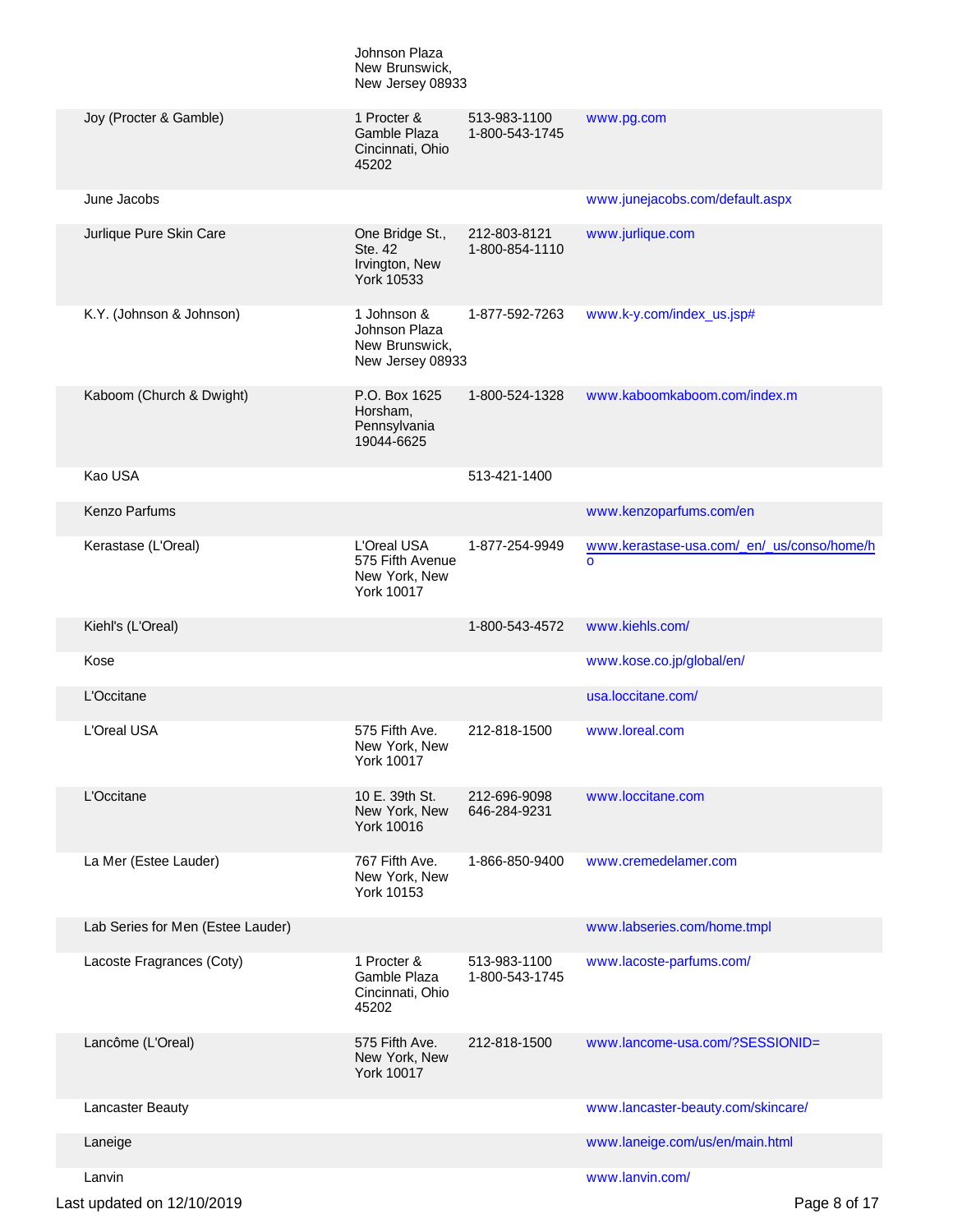| LaRoche Posay (L'Oreal)         | L'Oreal USA<br>575 Fifth Avenue<br>New York, New<br>York 10017             | 1-212-818-1500                 | www.laroche-posay.us/_us/_en/consumer/home/ |
|---------------------------------|----------------------------------------------------------------------------|--------------------------------|---------------------------------------------|
| <b>Leaders Cosmetics</b>        |                                                                            |                                | www.leaderscosmeticsusa.com/                |
| Liquid Plumr (Clorox)           | 1221 Broadway<br>Oakland,<br>California 94612                              | 510-271-7000<br>1-800-227-1860 | www.liquidplumr.com/                        |
| Listerine (Johnson & Johnson)   | 1 Johnson &<br>Johnson Plaza<br>New Brunswick,<br>New Jersey 08933         | 732-524-0400                   | www.listerine.com/                          |
| Loewe                           |                                                                            |                                | www.lvmh.com/houses/perfumes-cosmetics/per  |
| Lubriderm (Johnson & Johnson)   | 1 Johnson &<br>Johnson Plaza<br>New Brunswick,<br>New Jersey 08933         | 732-524-0400                   | www.lubriderm.com/                          |
| Lysol (Reckitt Benckiser)       | 1655 Valley Rd.<br>Wayne, New<br>Jersey<br>07474-0943                      | 973-633-3600<br>1-800-232-9665 | www.lysol.com/                              |
| M.A.C. Cosmetics (Estee Lauder) | 100 Alden Rd.<br>Markhem, Ontario 1-800-387-6707<br>L3R 4C1<br>Canada      | 416-924-0598                   | www.maccosmetics.com                        |
| Makeup Forever                  |                                                                            |                                | www.makeupforever.com/index.php?lan=en      |
| Marc Jacobs Fragrances          | 163 Mercer St.<br>New York, New<br>York 10012                              | 212-343-1490                   | www.marcjacobs.com                          |
| Mary Kay                        | 16251 N. Dallas<br>Pkwy.<br>P.O. Box 799045<br>Dallas, Texas<br>75379-9045 | 972-687-6300<br>1-800-627-9529 | www.marykay.com                             |
| Matrix (L'Oreal)                | 575 Fifth Ave.<br>New York, New<br>York 10017                              | 212-818-1500                   | www.matrixbeautiful.com/                    |
| Max Factor (Coty)               | 1 Procter &<br>Gamble Plaza<br>Cincinnati, Ohio<br>45202                   | 513-983-1100<br>1-800-543-1745 | www.maxfactor.com/                          |
| Maybelline (L'Oreal)            | 575 Fifth Ave.<br>New York, New<br>York 10017                              | 212-818-1500                   | www.maybelline.com/                         |
| Mead                            | Courthouse Plaza 937-495-3312<br>N.E.<br>Dayton, Ohio<br>45463             |                                | www.mead.com                                |
| Mediplorer                      |                                                                            |                                | mediplorer.jp/en/mask.php                   |
| Melaleuca                       | 3910 S.<br>Yellowstone Hwy.<br>Idaho Falls, Idaho<br>83402-6003            | 208-522-0700                   | www.melaleuca.com                           |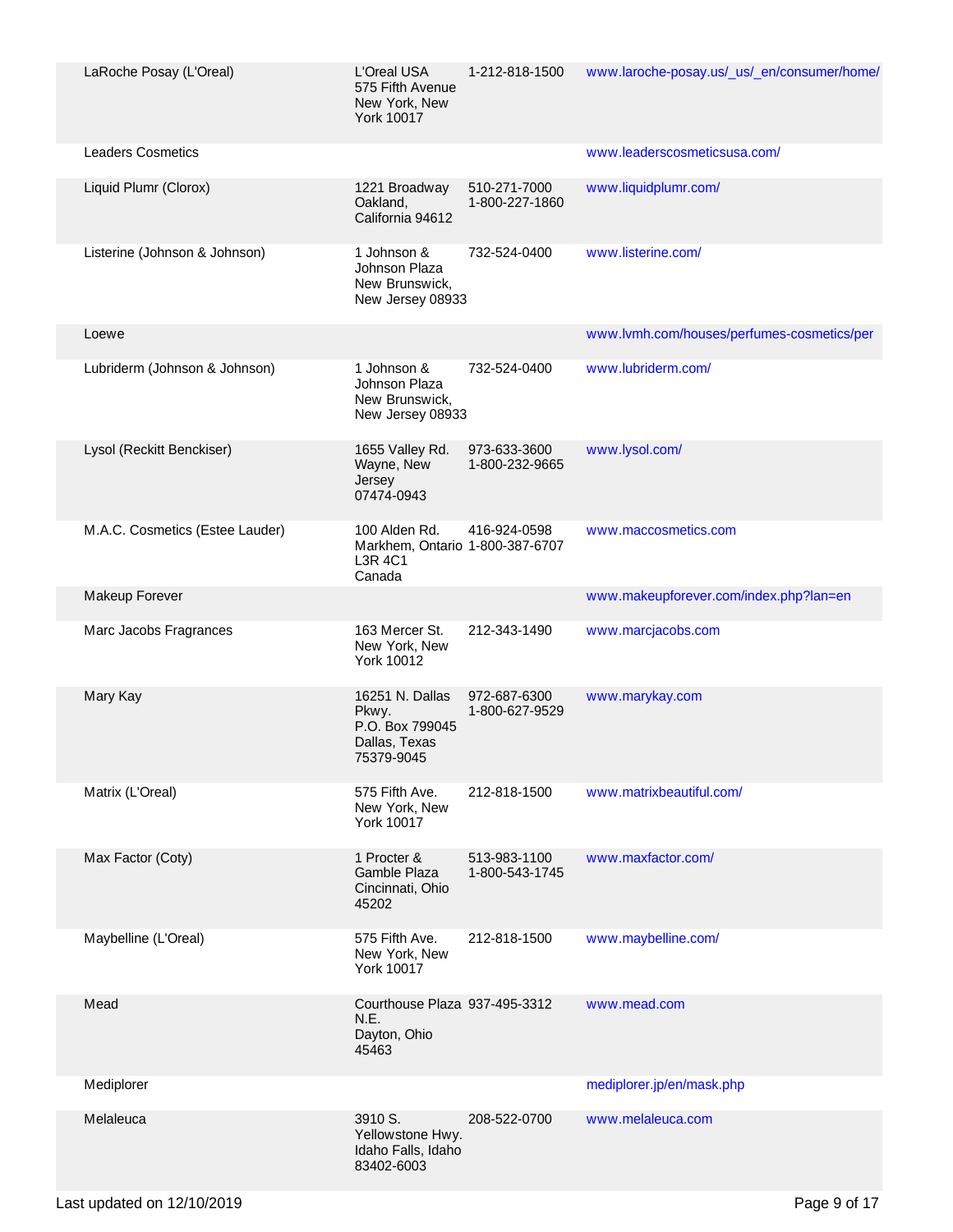| Mentadent (Church & Dwight)     | P.O. Box 1625<br>Horsham,<br>Pennsylvania<br>19044-6625                                         | 1-800-524-1328                   | www.mentadent.com/                          |
|---------------------------------|-------------------------------------------------------------------------------------------------|----------------------------------|---------------------------------------------|
| Merck                           | One Merck Drive<br>P.O. Box 100<br>Whitehouse<br>Station, New<br>Jersey<br>08889-0100           | 908-423-1000                     | www.merck.com/                              |
| Michael Kors (Estee Lauder)     |                                                                                                 | 1-877-890-7171                   |                                             |
| Missoni (Estee Lauder)          |                                                                                                 |                                  | www.missoni.com/ing.html                    |
| Mitchum Deodorant (Revlon)      | 237 Park Ave.<br>New York, New<br><b>York 10017</b>                                             | 212-527-4000<br>1-800-473-8566   | www.mitchumman.com/                         |
| miu miu                         |                                                                                                 |                                  | www.miumiu.com/en?cc=US                     |
| Mizani (L'Oreal)                | <b>MIZANI</b><br>575 Fifth Avenue<br>New York, 10017                                            | 1-877-726-3624                   | www.mizani-usa.com/                         |
| Mont Blanc                      |                                                                                                 |                                  | www.montblanc.com/en-us/collection/fragranc |
| Mr. Clean (Procter & Gamble)    | 1 Procter &<br>Gamble Plaza<br>Cincinnati, Ohio<br>45202                                        | 513-983-1100<br>1-800-543-1745   | www.mrclean.com/en_US/index.shtml           |
| My Trendy Kit                   |                                                                                                 |                                  | mytrendykit.com/                            |
| Nair (Church & Dwight)          | P.O. Box 1625<br>Horsham,<br>Pennsylvania<br>19044-6625                                         | 1-800-524-1328                   | www.naircare.com/                           |
| <b>Nars Cosmetics</b>           | Executive Director 212-941-0890<br>of Operations                                                |                                  |                                             |
| Natural Balance Pet Foods, Inc. | 12924 Pierce St.<br>Pacoima, 91331                                                              | 1-800-367-2391<br>1-800-829-4493 | www.naturalbalanceinc.com                   |
| Natural Instincts (Coty)        | 1 Procter &<br>Gamble Plaza<br>Cincinnati, Ohio<br>45202                                        | 1-800-252-4765                   | www.clairol.com/naturalinstincts/index.jsp  |
| Nature's Source (SC Johnson)    | SC Johnson<br>1525 Howe Street<br>Racine, Wisconsin<br>53403                                    | 1-800-494-4855                   | www.naturessourcecleaners.com/              |
| Neutrogena (Johnson & Johnson)  | 1 Johnson &<br>Johnson Plaza<br>New Brunswick,<br>New Jersey 08933                              | 732-524-0400<br>1-800-582-4048   | www.neutrogena.com/                         |
| New Dana Perfumes               | 470 Oakhill Rd.<br>Crestwood<br><b>Industrial Park</b><br>Mountaintop,<br>Pennsylvania<br>18707 | 570-474-6701<br>1-800-822-8547   |                                             |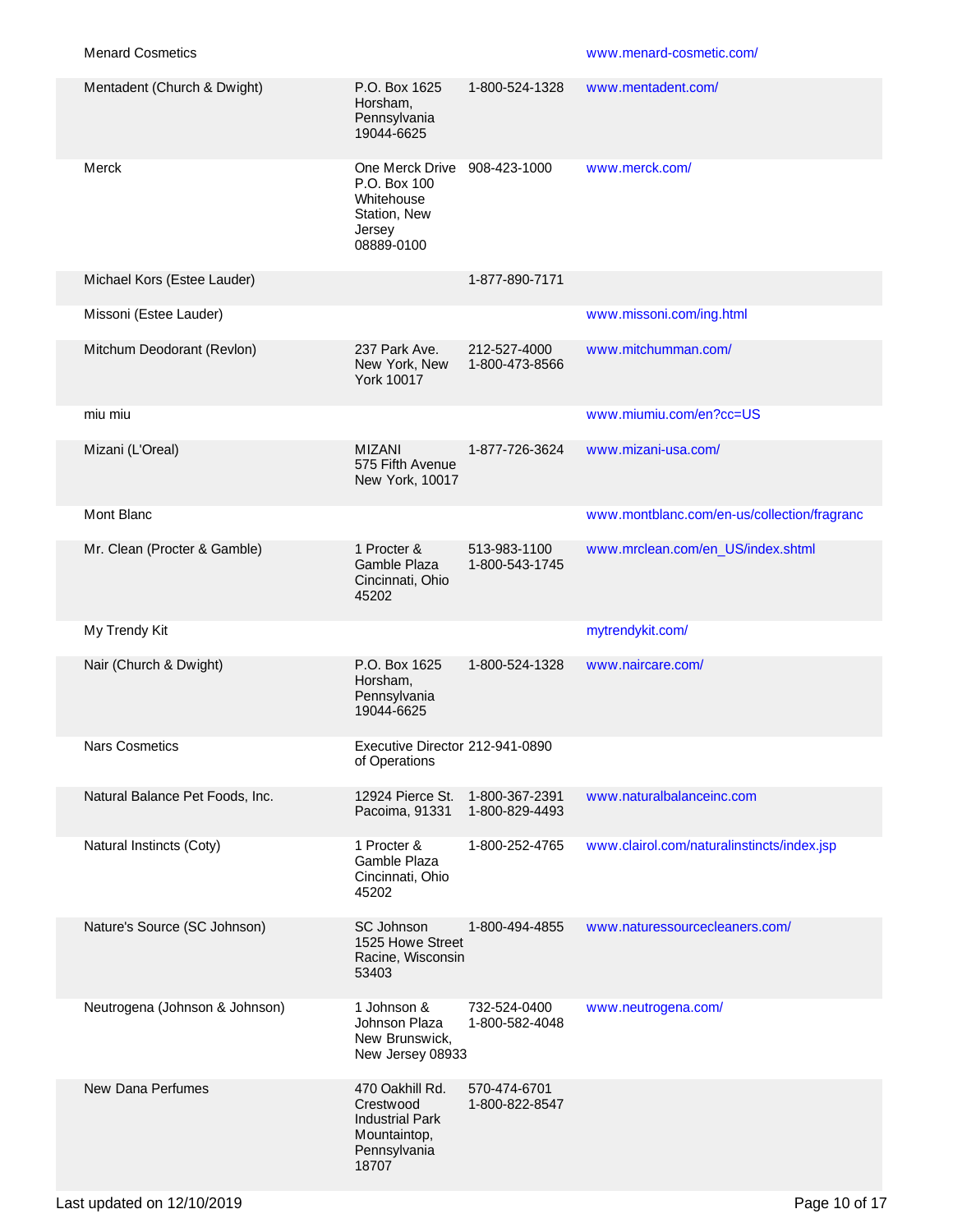| Nexcare (3M)                    |                                                                                                 | 1-800-537-2191                 | www.nexcare.com                     |               |
|---------------------------------|-------------------------------------------------------------------------------------------------|--------------------------------|-------------------------------------|---------------|
| Nice †n Easy (Coty)             | 1 Procter &<br>Gamble Plaza<br>Cincinnati, Ohio<br>45202                                        | 1-800-252-4765                 | www.clairol.com/niceneasy/index.jsp |               |
| Nina Ricci (Puig)               | 92523                                                                                           |                                | www.ninaricci.com                   |               |
| Nioxin (Coty)                   | 2124 Skyview Dr.<br>Lithia Springs,<br>Georgia                                                  |                                | www.nioxin.com/en-US/home-page.aspx |               |
| Nivea (Beiersdorf)              | BDF Plz.<br>360 Martin Luther<br>King Dr.<br>Norwalk,<br>Connecticut<br>06856-5529              | 203-854-8000                   | www.nivea.com                       |               |
| Nu Skin International           | One NuSkin Plz.<br>75 W. Center<br>Provo, Utah 84601                                            | 1-800-487-1000                 | www.nuskin.com                      |               |
| Off (S.C.Johnson)               | 1525 Howe St.<br>Racine, Wisconsin 1-800-494-4855<br>53403                                      | 414-260-2000                   | www.offprotects.com/                |               |
| OGX (Organix)                   | 4027 Tampa Rd., 813-855-8035<br>Ste. 3200<br>Oldsmar, Florida<br>34677                          |                                | www.ogxbeauty.com/                  |               |
| Ojon (Estee Lauder)             | 935 Sheldon Crt. 1-866-553-6566<br>Burlington, Ontario<br><b>L7L 5K6</b><br>Canada              |                                | www.ojon.com                        |               |
| Olay (Procter & Gamble)         | P.O. Box 599<br>Cincinnati, Ohio<br>45201                                                       | 1-800-543-1745                 | www.oilofolay.com                   |               |
| Old English (Reckitt Benckiser) | 1655 Valley Rd.<br>Wayne, New<br>Jersev<br>07474-0943                                           | 973-633-3600<br>1-800-232-9665 | www.oldenglishpolish.com/           |               |
| Old Spice (Procter & Gamble)    | 1 Procter &<br>Gamble Plaza<br>Cincinnati, Ohio<br>45202                                        | 513-983-1100<br>1-800-543-1745 | www.oldspice.com/                   |               |
| Oomph! (Clorox)                 | 1221 Broadway<br>Oakland,<br>California 94612                                                   | (510) 271-7000                 | www.stp-oomph.com/                  |               |
| Orange Glo (Church & Dwight)    | <b>MF Distributions</b><br>Inc.<br>140 Buttermill Ave.<br>Concord, Ontario<br>L4K 3X6<br>Canada | 905-660-7633                   | www.orangeglo.com/                  |               |
| Oriflame USA                    | P.O. Box 977<br>Waxhaw, North<br>Carolina 28173                                                 | 704-843-3102                   | www.oriflame.com                    |               |
| Origins (Estee Lauder)          | 767 Fifth Ave.<br>New York, New<br>York 10153                                                   | 212-572-4100<br>1-800-674-4467 | www.origins.com                     |               |
| Osiao (Estee Lauder)            |                                                                                                 |                                | www.osiao.com/                      |               |
| Last updated on 12/10/2019      |                                                                                                 |                                |                                     | Page 11 of 17 |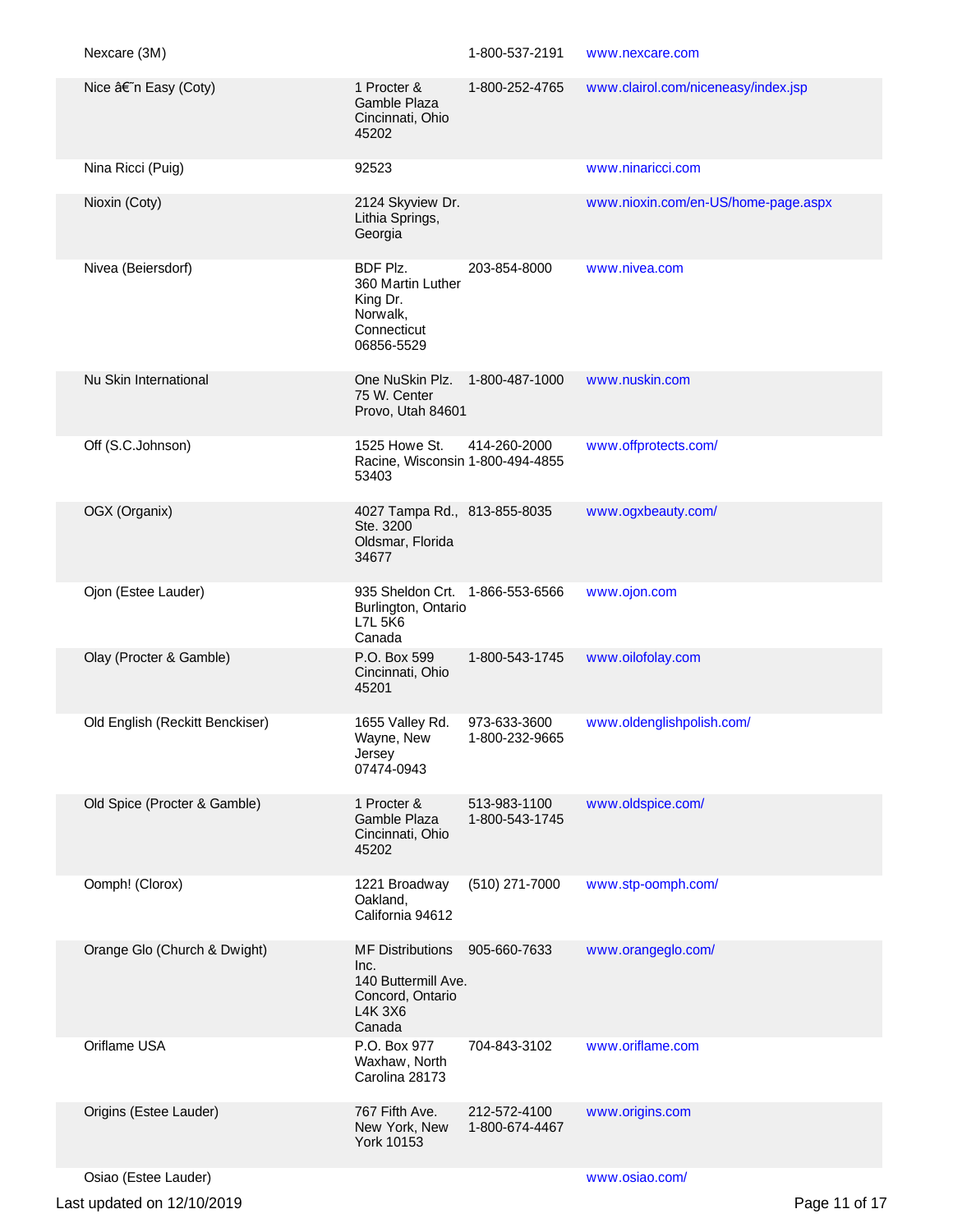| Oust (SC Johnson)                          | <b>SC Johnson</b><br>1525 Howe Street<br>Racine, Wisconsin<br>53403                             | 1-800-494-4855                 | www.oust.com/                               |  |
|--------------------------------------------|-------------------------------------------------------------------------------------------------|--------------------------------|---------------------------------------------|--|
| OxiClean (Church & Dwight)                 | P.O. Box 1625<br>Horsham,<br>Pennsylvania<br>19044-6625                                         | 1-800-524-1328                 | www.oxiclean.com/default2.asp               |  |
| Paco Rabanne (Puig)                        | <b>Empire State</b><br><b>Building</b><br>350 Fifth Ave. 14th<br>Floor<br>New York, New<br>York | 212-389-7250                   | www.pacorabanne.com                         |  |
| Pampers (Procter & Gamble)                 | 1 Procter &<br>Gamble Plaza<br>Cincinnati, Ohio<br>45202                                        | 513-983-1100<br>1-800-543-1745 | www.pampers.com/en_US/home.do               |  |
| Pantene (Procter & Gamble)                 | Procter & Gamble 1-800-945-7768<br>Plaza<br>Cincinnati, Ohio<br>45202                           |                                | www.pantene.com                             |  |
| Pearl Drops (Church & Dwight)              | P.O. Box 1625<br>Horsham,<br>Pennsylvania<br>19044-6625                                         | 1-800-524-1328                 | www.pearldrops.com/                         |  |
| Pepsodent (Church & Dwight)                |                                                                                                 | 1-800-524-1328                 | www.churchdwight.com/brands-and-products/br |  |
| Peter Thomas Roth                          | 630 Fifth Ave., St. 212-581-5800<br>1406<br>New York, New<br><b>York 10111</b>                  |                                | www.peterthomasroth.com/Home                |  |
| Physique (Procter & Gamble)                | One Procter &<br>Gamble Plz.<br>Cincinnati, Ohio<br>45202                                       | 1-800-214-8957                 | www.physique.com                            |  |
| Phyto                                      | 1350 Avenue of<br>the Americas<br>New York, New<br>York 10019                                   | 1-800-55-phyto                 | www.phyto.com                               |  |
| Pine-Sol (Clorox)                          | 1221 Broadway<br>Oakland,<br>California 94612                                                   | 510-271-7000<br>1-800-227-1860 | www.pinesol.com/index.shtml                 |  |
| Piz Buin (Johnson & Johnson)               | 1 Johnson &<br>Johnson Plaza<br>New Brunswick,<br>New Jersey 08933                              | 0845 601 5792                  | www.pizbuin.com/en/welcome                  |  |
| Pledge (S.C. Johnson)                      | 1525 Howe St.<br>Racine, Wisconsin 1-800-494-4855<br>53403                                      | 414-260-2000                   | www.pledge.com/                             |  |
| <b>POLA Cosmetics</b>                      |                                                                                                 |                                | polacosmetics.com.au/                       |  |
| Polident (GlaxoSmithKline)                 |                                                                                                 | 1-866-844-2796                 | www.polident.com/                           |  |
| Post-It (3M)                               |                                                                                                 | 1-800-395-1223                 | www.post-it.com                             |  |
| Prada (Puig)<br>Last updated on 12/10/2019 | <b>Empire State</b>                                                                             | 212-389-7250                   | www.prada.com/<br>Page 12 of 17             |  |
|                                            |                                                                                                 |                                |                                             |  |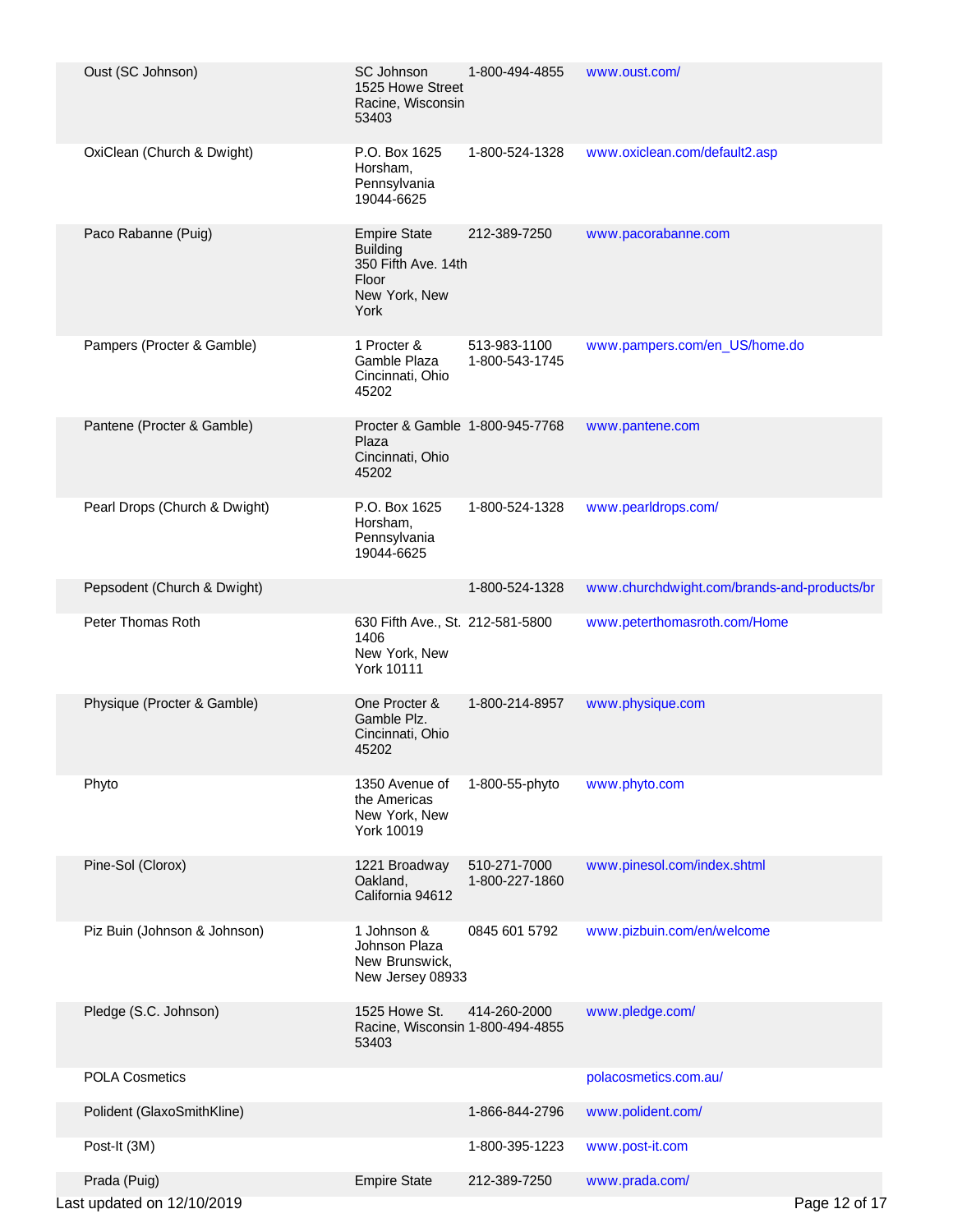|                                   | <b>Building</b><br>350 Fifth Ave. 14th<br>Floor<br>New York, New<br><b>York 10118</b> |                                |                                             |
|-----------------------------------|---------------------------------------------------------------------------------------|--------------------------------|---------------------------------------------|
| Procter & Gamble                  | 1 Procter &<br>Gamble Plaza<br>Cincinnati, Ohio<br>45202                              | 513-983-1100<br>1-800-543-1745 | www.pg.com                                  |
| Pronamel (GlaxoSmithKline)        |                                                                                       | 1-866-844-2796                 | www.pronamel.us/                            |
| Puffs (Procter & Gamble)          | 1 Procter &<br>Gamble Plaza<br>Cincinnati, Ohio<br>45202                              | 513-983-1100<br>1-800-543-1745 | www.puffs.com/en_US/pages/home.shtml        |
| Pure Heal's                       |                                                                                       |                                | www.pureheals.com/                          |
| Purex (Dial)                      | 15101 N.<br>Scottsdale Rd.,<br>Ste. 5028<br>Scottsdale,<br>Arizona<br>85254-2199      | 1-800-528-0849                 | www.purex.com/                              |
| Purpose (Johnson & Johnson)       | 1 Johnson &<br>Johnson Plaza<br>New Brunswick,<br>New Jersey 08933                    | 1-866-344-4848                 | www.purposeskincare.com/                    |
| Raid (S.C. Johnson)               | 1525 Howe St.<br>Racine, Wisconsin 1-800-494-4855<br>53403                            | 414-260-2000                   | www.killsbugsdead.com/                      |
| Ralph Lauren Fragrances (L'oreal) | 575 Fifth Ave.<br>New York, New<br><b>York 10017</b>                                  | 212-818-1500                   | www.ralphlauren.com/shop/index.jsp?category |
| Reach (Johnson & Johnson)         | 1 Johnson &<br>Johnson Plaza<br>New Brunswick,<br>New Jersey 08933                    | 1-866-732-2482                 | www.reachbrand.com/                         |
| <b>Reckitt Benckiser</b>          | 1655 Valley Rd.<br>Wayne, New<br>Jersey<br>07474-0943                                 | 973-633-3600<br>1-800-232-9665 | www.reckittbenckiser.com                    |
| Redken (L'Oreal)                  | 575 Fifth Ave.<br>New York, New<br>York 10017                                         | 212-818-1500                   | www.redken.com/international/               |
| Rembrandt (Johnson & Johnson)     | 1 Johnson &<br>Johnson Plaza<br>New Brunswick,<br>New Jersey 08933                    | 732-524-0400                   | www.rembrandt.com/                          |
| Renuzit (Dial)                    | 15101 N.<br>Scottsdale Rd.,<br>Ste. 5028<br>Scottsdale,<br>Arizona<br>85254-2199      | 1-800-528-0849                 | www.renuzit.com/                            |
| Resolve (Reckitt Benckiser)       | 1655 Valley Rd.<br>Wayne, New<br>Jersey<br>07474-0943                                 | 973-633-3600<br>1-800-232-9665 | www.reckittbenckiser.com                    |
|                                   |                                                                                       |                                |                                             |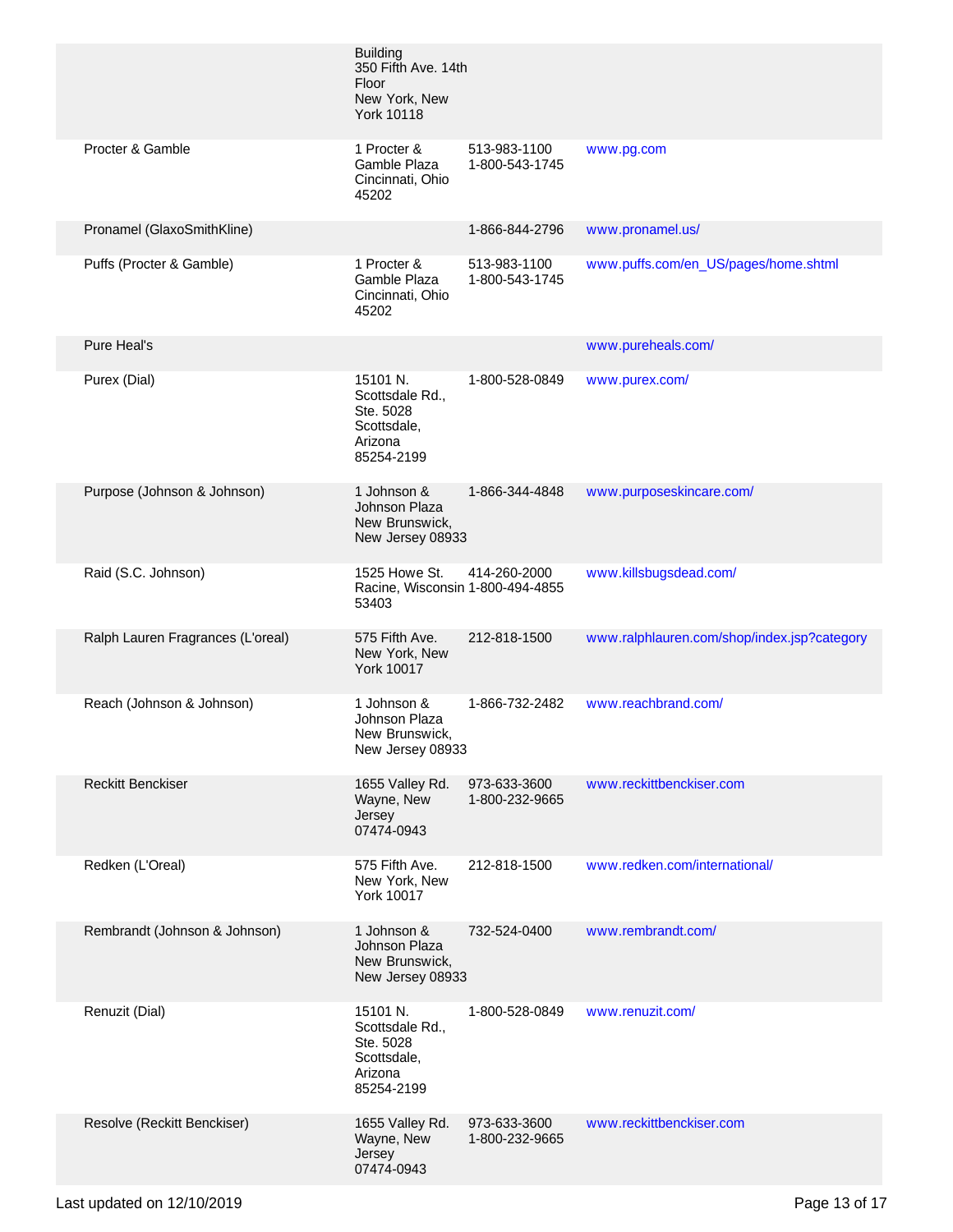| Revlon                           | 237 Park Ave.<br>New York, New<br>York 10017                                                                 | 212-527-4000<br>1-800-473-8566 | www.revlon.com                              |
|----------------------------------|--------------------------------------------------------------------------------------------------------------|--------------------------------|---------------------------------------------|
| Rid-X (Reckitt Benckiser)        | Reckitt Benckiser 1-800-228-4722<br>Group plc<br>103 - 105 Bath<br>Road<br>Slough, SL1 3UH<br>United Kingdom |                                | www.rid-x.com/index.shtml                   |
| Right Guard (Henkel)             | 15101 N.<br>Scottsdale Rd<br>Ste. 5028<br>Scottsdale,<br>Arizona<br>85254-2199                               | 1-800-258-3425                 | www.rightguard.com/                         |
| Roberto Cavalli                  |                                                                                                              |                                | parfums.robertocavalli.com/                 |
| ROC (Johnson & Johnson)          | 1 Johnson &<br>Johnson Plaza<br>New Brunswick,<br>New Jersey 08933                                           | 732-524-0400                   | www.rocskincare.com/index_roc.jsp           |
| Rogaine (Johnson & Johnson)      | 1 Johnson &<br>Johnson Plaza<br>New Brunswick,<br>New Jersey 08933                                           | 1-800-223-0182                 | www.rogaine.com/                            |
| Rossi & Rossa                    |                                                                                                              |                                | www.rossirossa.com/Productline/             |
| S.C. Johnson                     | 1525 Howe St.<br>Racine, Wisconsin 1-800-494-4855<br>53403                                                   | 414-260-2000                   | www.scjohnson.com/en/home.aspx              |
| S.O.S. (Clorox)                  | 1221 Broadway<br>Oakland,<br>California 94612                                                                | 510-271-7000<br>1-800-227-1860 | www.clorox.com                              |
| Safeguard (Procter & Gamble)     |                                                                                                              | (800) 595-1375                 | www.safeguardsoap.com/                      |
| Salvatore Ferragamo              |                                                                                                              |                                | www.ferragamo.com/shop/en/usa               |
| Savlon (Johnson & Johnson)       | Wimblehurst Road +44 (0)1403<br>Horsham, RH12<br>5AB<br>United Kingdom                                       | 210211                         | www.novartis.co.uk                          |
| Schwarzkopf (Henkel)             |                                                                                                              |                                | www.schwarzkopf.com/skus/en/home.html       |
| Scoop Away (Clorox)              | 1221 Broadway<br>Oakland,<br>California 94612                                                                | $(510)$ 271-7000               | www.scoopaway.com/                          |
| Scope (Procter & Gamble)         | 1 Procter &<br>Gamble Plaza<br>Cincinnati, Ohio<br>45202                                                     | 513-983-1100<br>1-800-543-1745 | www.getclose.com/                           |
| Scotch (3M)                      |                                                                                                              | 1-800-328-6276                 | www.scotchbrand.com                         |
| Scotch-Brite (3M)                |                                                                                                              | 1-800-846-8887                 | www.scotch-brite.com                        |
| Scotchgard (3M)                  |                                                                                                              | 1-800-433-3296                 | www.scotchgard.com                          |
| Scrub Free (Church & Dwight)     |                                                                                                              | 1-800-524-1328                 | www.churchdwight.com/brands-and-products/br |
| Scrubbing Bubbles (S.C. Johnson) | 1525 Howe St.<br>Racine, Wisconsin 1-800-494-4855                                                            | 414-260-2000                   | www.scrubbingbubbles.com/                   |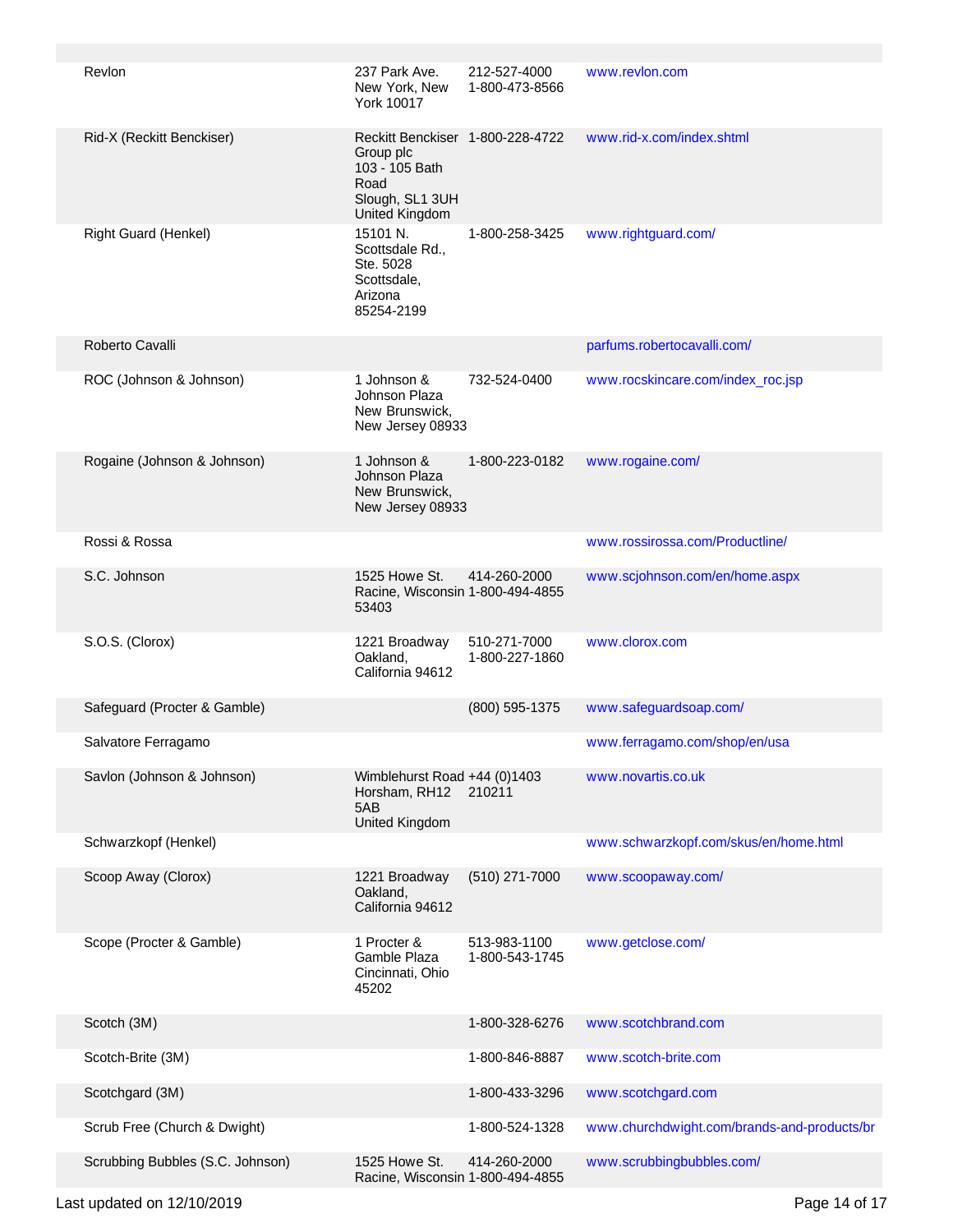|                                      | 53403                                                                                                      |                                |                                             |
|--------------------------------------|------------------------------------------------------------------------------------------------------------|--------------------------------|---------------------------------------------|
| Sebastian International              | 429 Santa Monica 818-999-5112<br>Blvd.<br>Santa Monica,<br>California 90401                                | 1-800-829-7322                 | www.sebastian-intl.com                      |
| Sebastian Professional (Coty)        | Wella/Sebastian<br>Canada Inc.<br>5800 Avebury Rd.<br>Unit #1<br>Mississauga,<br>Ontario L5R 3M3<br>Canada | 1-800-935-5273                 | www.sebastianprofessional.com/en_US/        |
| Secret (Procter & Gamble)            | 1 Procter &<br>Gamble Plaza<br>Cincinnati, Ohio<br>45202                                                   | 513-983-1100<br>1-800-543-1745 | www.secret-deodorant.com/SecretGlobal.do    |
| Sensodyne (GlaxoSmithKline)          |                                                                                                            | 1-866-844-2797                 |                                             |
| Sephora Cosmetics                    |                                                                                                            |                                |                                             |
| <b>Shiseido Cosmetics</b>            | 5-5, Ginza<br>7-chome, Chuo-ku<br>Tokyo, 1040061<br>Japan                                                  | 212-805-2300                   | www.shiseido.com/                           |
| Shout (S.C. Johnson)                 | 1525 Howe St.<br>Racine, Wisconsin 1-800-494-4855<br>53403                                                 | 414-260-2000                   | www.shoutitout.com/                         |
| Shower to Shower (Johnson & Johnson) | 1 Johnson &<br>Johnson Plaza<br>New Brunswick,<br>New Jersey 08933                                         | 1-866-274-6937                 | www.showertoshower.com/index.jsp            |
| Shu Uemura                           |                                                                                                            |                                | www.shuuemura-usa.com/                      |
| Shu Uemura(L'Oreal)                  | L'Oreal USA<br>575 Fifth Avenue<br>New York, New<br><b>York 10017</b>                                      | 1-888-748-5678                 | www.shuuemura-usa.com/                      |
| Sinful Colors (Revlon)               |                                                                                                            |                                |                                             |
| SK-II (Procter & Gamble)             | 1 Procter &<br>Gamble Plaza<br>Cincinnati, Ohio<br>45202                                                   | 1-866-678-1770                 | www.sk-ii.com/                              |
| Skin ID (Johnson & Johnson)          | 1 Johnson &<br>Johnson Plaza<br>New Brunswick,<br>New Jersey 08933                                         | 1-866-742-0201                 | www.skinid.com/econsumer/clearskin/index.vi |
| <b>SkinVitals</b>                    |                                                                                                            |                                | www.skinvitals.com.au/skinvitals.html       |
| Soft Scrub (Dial)                    | 15101 N.<br>Scottsdale Rd.,<br>Ste. 5028<br>Scottsdale,<br>Arizona<br>85254-2199                           | 1-800-528-0849                 | www.softscrub.com/                          |
| SoftSheen (L'Oreal)                  | 575 Fifth Ave.<br>New York, New<br><b>York 10017</b>                                                       | 212-818-1500                   | www.softsheen-carson.com/_us/_en/index.aspx |
| Spray 'N Wash (Reckitt Benckiser)    | 1655 Valley Rd.<br>Wayne, New                                                                              | 973-633-3600<br>1-800-232-9665 | www.spraynwash.com/                         |

Last updated on 12/10/2019 **Page 15 of 17**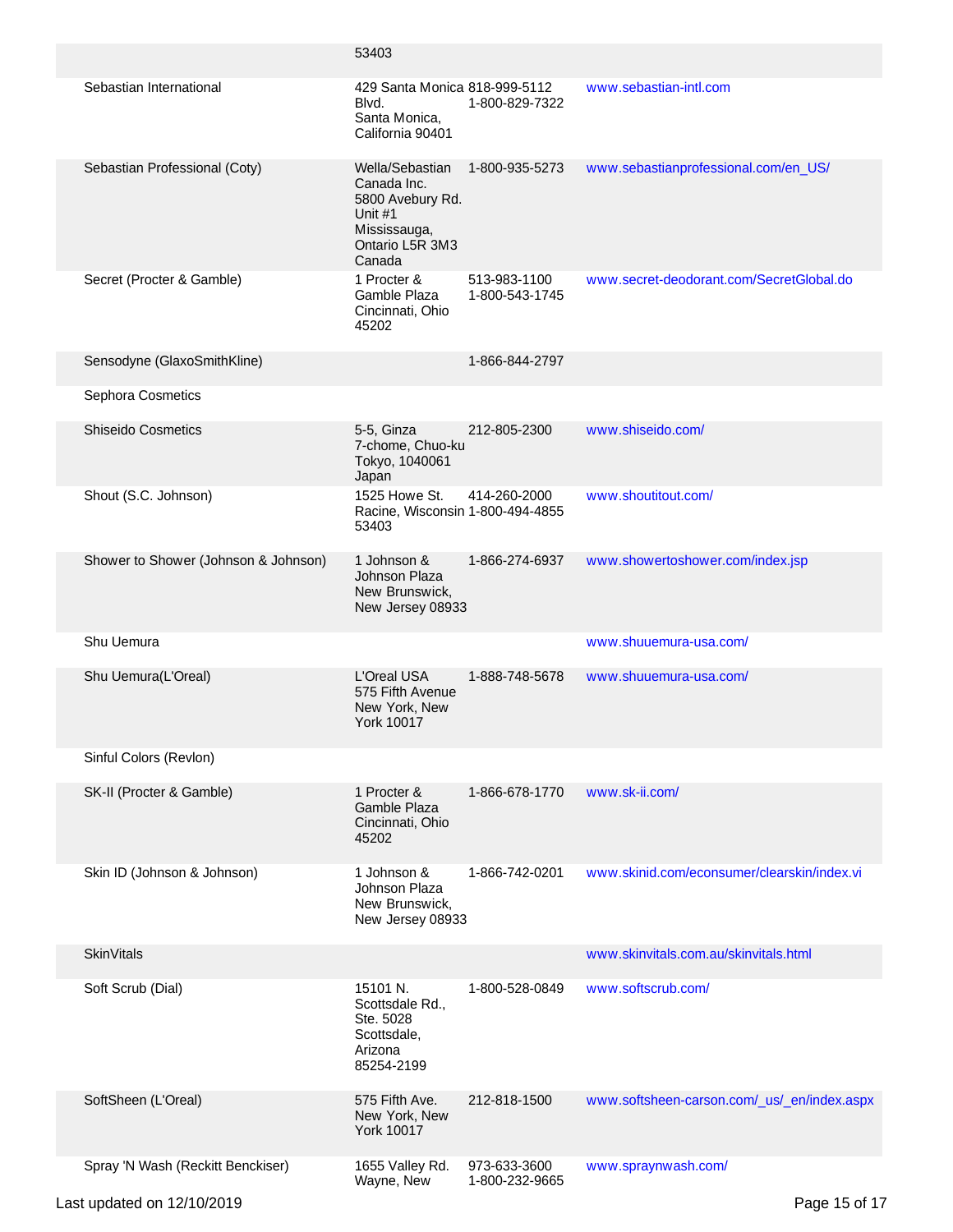|                               | Jersey<br>07474-0943                                                  |                                   |                                         |
|-------------------------------|-----------------------------------------------------------------------|-----------------------------------|-----------------------------------------|
| Swiffer (Procter & Gamble)    | 1 Procter &<br>Gamble Plaza<br>Cincinnati, Ohio<br>45202              | 513-983-1100<br>1-800-543-1745    | www.swiffer.com/swiffer/en_US/home.do   |
| Talika                        | 5201 Blue Lagoon 786-388-7797<br>Dr., #955<br>Miami, Florida<br>33126 |                                   | www.talika.com/                         |
| The History of Whoo           |                                                                       |                                   | www.whoo.co.kr/                         |
| Thermacare (Pfizer)           |                                                                       | 1-800-323-3383                    | www.thermacare.com/                     |
| <b>Thursday Plantation</b>    | P.O. Box 1297<br>Summerland,<br>California<br>93067-1297              | (612) 9934 6616<br>1-800-645-9500 | www.thursdayplantation.com/             |
| Tide (Procter & Gamble)       | 1 Procter &<br>Gamble Plaza<br>Cincinnati, Ohio<br>45202              | 513-983-1100<br>1-800-543-1745    | www.tide.com/en_US/index.jsp            |
| Tilex (Clorox)                | 1221 Broadway<br>Oakland,<br>California 94612                         | 510-271-7000<br>1-800-227-1860    | www.tilex.com/                          |
| Tom Ford (Estee Lauder)       |                                                                       |                                   | www.tomford.com/                        |
| Tommy Hilfiger (Estee Lauder) | 372 W. Broadway 917-237-0983<br>New York, New<br>York 10012           |                                   | www.tommy.com                           |
| Tone (Henkel)                 |                                                                       | 1-800-258-3425                    | www.toneskincare.com/                   |
| Tous                          |                                                                       |                                   | www.tous.com/es-es/accesorios/perfumes/ |
| Trend (Henkel)                |                                                                       | 1-800-457-8739                    | www.trenddetergent.com/                 |
| Trojan (Church & Dwight)      |                                                                       | 1-800-524-1328                    | www.trojancondoms.com/                  |
| Valentino                     |                                                                       |                                   | us.parfums.valentino.com/en             |
| Veet (Reckitt Benckiser)      | 1655 Valley Rd.<br>Wayne, New<br>Jersey<br>07474-0943                 | 973-633-3600<br>1-800-232-9665    | www.veet.com/                           |
| <b>VELD'S Skincare</b>        |                                                                       |                                   | www.velds.fr/en/                        |
| Venus (Procter & Gamble)      |                                                                       |                                   | www.gillettevenus.com/en-US/products/   |
| Vera Wang                     |                                                                       |                                   | www.verawang.com/EN/lifestyle/fragrance |
| Versace                       |                                                                       |                                   | www.versace.com/en/world-of-versace     |
| Vichy (L'Oreal)               | 575 Fifth Ave.<br>New York, New<br><b>York 10017</b>                  | 212-818-1500                      | www.vichyusa.com                        |
| Vicks (Procter & Gamble)      | Procter & Gamble 513-983-1100<br>Plaza<br>Cincinnati, Ohio<br>45202   | 1-800-543-1745                    | www.pg.com                              |